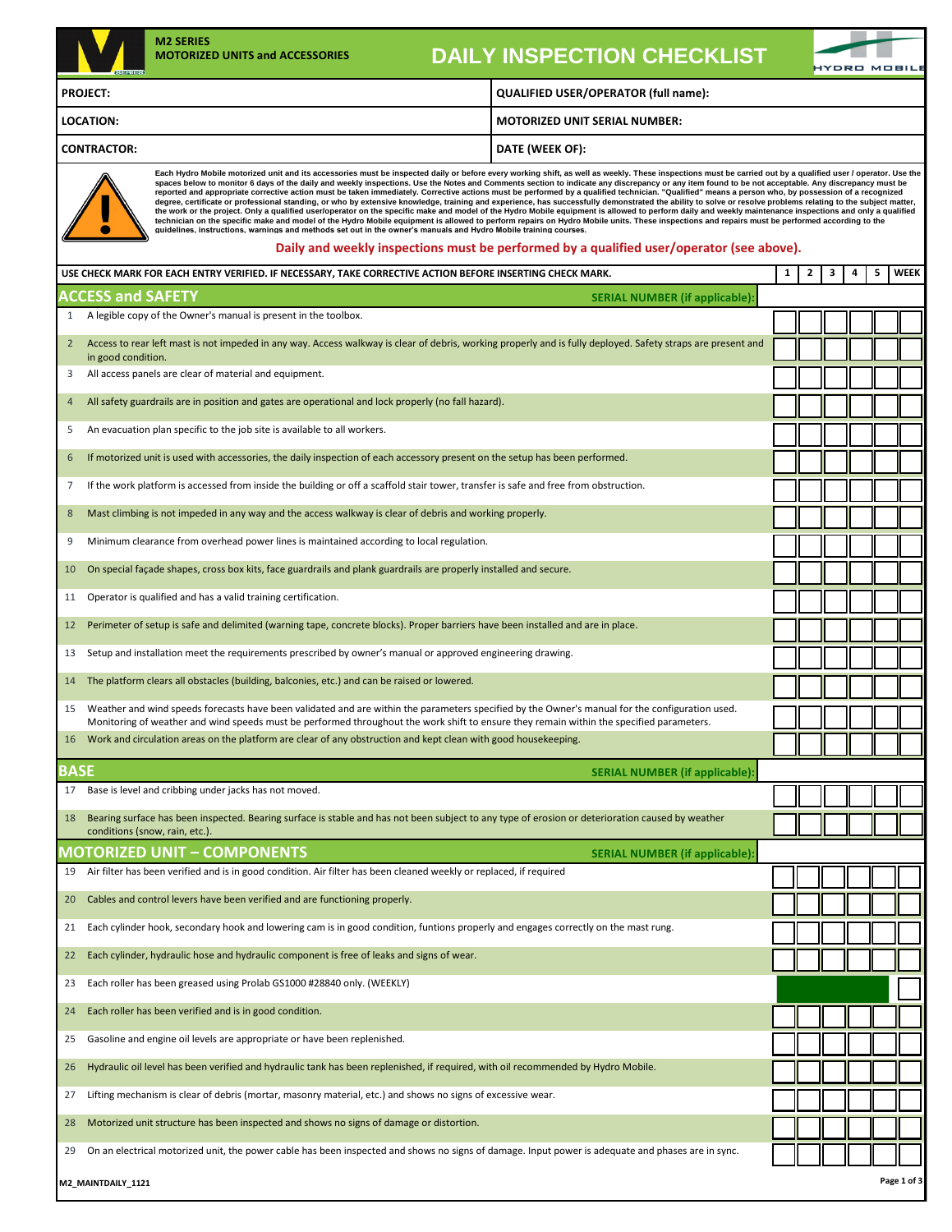| <b>PROJECT:</b><br><b>LOCATION:</b><br><b>CONTRACTOR:</b><br>31<br>32<br>inspection tag.<br>33<br>or suspected.<br>34<br><b>MASTS and MAST TIES</b><br>35<br>36<br>37<br>38<br>39<br>40<br>41<br>42 | <b>MOTORIZED UNIT SERIAL NUMBER:</b><br>DATE (WEEK OF):<br>USE CHECK MARK FOR EACH ENTRY VERIFIED. IF NECESSARY, TAKE CORRECTIVE ACTION BEFORE INSERTING CHECK MARK.<br><b>MOTORIZED UNIT - COMPONENTS</b><br>30 On an electrical unit, the routing of the power cable is free from obstruction and the cable recoils properly.<br>Rubber on each cylinder hook has been verified as described in Owner's manual procedure and is in good condition.<br><b>MOTORIZED UNIT - SAFETY DEVICES</b><br>A fire extinguisher is present and readily available. The fire extinguisher is appropriate for the application, in good condition, fully charged and with a valid<br>Each backup safety hook has been inspected and shows no sign of engagement prior to inspection. Each safety hook is clean and can move freely. The<br>motorized unit must be put out of service and must be inspected by a qualified technician if a previous engagement of the backup safety hook is detected<br>If the motorized unit used on the setup is electrical, the emergency stop button has been tested and works properly.<br>Mast bolts are tightened with the proper torque (120 lb-ft or 163 N-m). Mast bolt washers have been replaced if bent. (WEEKLY)<br>Mast sections have been inspected and show no signs of damage or distortion.<br>Mast ties are in good condition, show no signs of distortion, are secure and show no signs of collision with planks or mast tie doors.<br>Masts are plumb (both front and side axis).<br>Tie configuration is as per manufacturer's requirements and suitable for configuration and installation method used.<br>Visual inspection shows all mast bolt assemblies are in position and tightened properly. | QUALIFIED USER/OPERATOR (full name):<br><b>SERIAL NUMBER (if applicable):</b><br><b>SERIAL NUMBER (if applicable):</b><br><b>SERIAL NUMBER (if applicable):</b> | 1 | 2 | 3<br>4 | 5 | <b>WEEK</b> |
|-----------------------------------------------------------------------------------------------------------------------------------------------------------------------------------------------------|----------------------------------------------------------------------------------------------------------------------------------------------------------------------------------------------------------------------------------------------------------------------------------------------------------------------------------------------------------------------------------------------------------------------------------------------------------------------------------------------------------------------------------------------------------------------------------------------------------------------------------------------------------------------------------------------------------------------------------------------------------------------------------------------------------------------------------------------------------------------------------------------------------------------------------------------------------------------------------------------------------------------------------------------------------------------------------------------------------------------------------------------------------------------------------------------------------------------------------------------------------------------------------------------------------------------------------------------------------------------------------------------------------------------------------------------------------------------------------------------------------------------------------------------------------------------------------------------------------------------------------------------------------------------------------------------------------------------------------------------|-----------------------------------------------------------------------------------------------------------------------------------------------------------------|---|---|--------|---|-------------|
|                                                                                                                                                                                                     |                                                                                                                                                                                                                                                                                                                                                                                                                                                                                                                                                                                                                                                                                                                                                                                                                                                                                                                                                                                                                                                                                                                                                                                                                                                                                                                                                                                                                                                                                                                                                                                                                                                                                                                                              |                                                                                                                                                                 |   |   |        |   |             |
|                                                                                                                                                                                                     |                                                                                                                                                                                                                                                                                                                                                                                                                                                                                                                                                                                                                                                                                                                                                                                                                                                                                                                                                                                                                                                                                                                                                                                                                                                                                                                                                                                                                                                                                                                                                                                                                                                                                                                                              |                                                                                                                                                                 |   |   |        |   |             |
|                                                                                                                                                                                                     |                                                                                                                                                                                                                                                                                                                                                                                                                                                                                                                                                                                                                                                                                                                                                                                                                                                                                                                                                                                                                                                                                                                                                                                                                                                                                                                                                                                                                                                                                                                                                                                                                                                                                                                                              |                                                                                                                                                                 |   |   |        |   |             |
|                                                                                                                                                                                                     |                                                                                                                                                                                                                                                                                                                                                                                                                                                                                                                                                                                                                                                                                                                                                                                                                                                                                                                                                                                                                                                                                                                                                                                                                                                                                                                                                                                                                                                                                                                                                                                                                                                                                                                                              |                                                                                                                                                                 |   |   |        |   |             |
|                                                                                                                                                                                                     |                                                                                                                                                                                                                                                                                                                                                                                                                                                                                                                                                                                                                                                                                                                                                                                                                                                                                                                                                                                                                                                                                                                                                                                                                                                                                                                                                                                                                                                                                                                                                                                                                                                                                                                                              |                                                                                                                                                                 |   |   |        |   |             |
|                                                                                                                                                                                                     |                                                                                                                                                                                                                                                                                                                                                                                                                                                                                                                                                                                                                                                                                                                                                                                                                                                                                                                                                                                                                                                                                                                                                                                                                                                                                                                                                                                                                                                                                                                                                                                                                                                                                                                                              |                                                                                                                                                                 |   |   |        |   |             |
|                                                                                                                                                                                                     |                                                                                                                                                                                                                                                                                                                                                                                                                                                                                                                                                                                                                                                                                                                                                                                                                                                                                                                                                                                                                                                                                                                                                                                                                                                                                                                                                                                                                                                                                                                                                                                                                                                                                                                                              |                                                                                                                                                                 |   |   |        |   |             |
|                                                                                                                                                                                                     |                                                                                                                                                                                                                                                                                                                                                                                                                                                                                                                                                                                                                                                                                                                                                                                                                                                                                                                                                                                                                                                                                                                                                                                                                                                                                                                                                                                                                                                                                                                                                                                                                                                                                                                                              |                                                                                                                                                                 |   |   |        |   |             |
|                                                                                                                                                                                                     |                                                                                                                                                                                                                                                                                                                                                                                                                                                                                                                                                                                                                                                                                                                                                                                                                                                                                                                                                                                                                                                                                                                                                                                                                                                                                                                                                                                                                                                                                                                                                                                                                                                                                                                                              |                                                                                                                                                                 |   |   |        |   |             |
|                                                                                                                                                                                                     |                                                                                                                                                                                                                                                                                                                                                                                                                                                                                                                                                                                                                                                                                                                                                                                                                                                                                                                                                                                                                                                                                                                                                                                                                                                                                                                                                                                                                                                                                                                                                                                                                                                                                                                                              |                                                                                                                                                                 |   |   |        |   |             |
|                                                                                                                                                                                                     |                                                                                                                                                                                                                                                                                                                                                                                                                                                                                                                                                                                                                                                                                                                                                                                                                                                                                                                                                                                                                                                                                                                                                                                                                                                                                                                                                                                                                                                                                                                                                                                                                                                                                                                                              |                                                                                                                                                                 |   |   |        |   |             |
|                                                                                                                                                                                                     |                                                                                                                                                                                                                                                                                                                                                                                                                                                                                                                                                                                                                                                                                                                                                                                                                                                                                                                                                                                                                                                                                                                                                                                                                                                                                                                                                                                                                                                                                                                                                                                                                                                                                                                                              |                                                                                                                                                                 |   |   |        |   |             |
|                                                                                                                                                                                                     |                                                                                                                                                                                                                                                                                                                                                                                                                                                                                                                                                                                                                                                                                                                                                                                                                                                                                                                                                                                                                                                                                                                                                                                                                                                                                                                                                                                                                                                                                                                                                                                                                                                                                                                                              |                                                                                                                                                                 |   |   |        |   |             |
|                                                                                                                                                                                                     |                                                                                                                                                                                                                                                                                                                                                                                                                                                                                                                                                                                                                                                                                                                                                                                                                                                                                                                                                                                                                                                                                                                                                                                                                                                                                                                                                                                                                                                                                                                                                                                                                                                                                                                                              |                                                                                                                                                                 |   |   |        |   |             |
|                                                                                                                                                                                                     |                                                                                                                                                                                                                                                                                                                                                                                                                                                                                                                                                                                                                                                                                                                                                                                                                                                                                                                                                                                                                                                                                                                                                                                                                                                                                                                                                                                                                                                                                                                                                                                                                                                                                                                                              |                                                                                                                                                                 |   |   |        |   |             |
|                                                                                                                                                                                                     |                                                                                                                                                                                                                                                                                                                                                                                                                                                                                                                                                                                                                                                                                                                                                                                                                                                                                                                                                                                                                                                                                                                                                                                                                                                                                                                                                                                                                                                                                                                                                                                                                                                                                                                                              |                                                                                                                                                                 |   |   |        |   |             |
|                                                                                                                                                                                                     |                                                                                                                                                                                                                                                                                                                                                                                                                                                                                                                                                                                                                                                                                                                                                                                                                                                                                                                                                                                                                                                                                                                                                                                                                                                                                                                                                                                                                                                                                                                                                                                                                                                                                                                                              |                                                                                                                                                                 |   |   |        |   |             |
|                                                                                                                                                                                                     | <b>BRIDGES and PLANKING</b><br><b>SERIAL NUMBER (if applicable):</b>                                                                                                                                                                                                                                                                                                                                                                                                                                                                                                                                                                                                                                                                                                                                                                                                                                                                                                                                                                                                                                                                                                                                                                                                                                                                                                                                                                                                                                                                                                                                                                                                                                                                         |                                                                                                                                                                 |   |   |        |   |             |
|                                                                                                                                                                                                     |                                                                                                                                                                                                                                                                                                                                                                                                                                                                                                                                                                                                                                                                                                                                                                                                                                                                                                                                                                                                                                                                                                                                                                                                                                                                                                                                                                                                                                                                                                                                                                                                                                                                                                                                              |                                                                                                                                                                 |   |   |        |   |             |
|                                                                                                                                                                                                     | All required bridge connection hardware (bolts, nuts, pins, plates) is present and in good condition.                                                                                                                                                                                                                                                                                                                                                                                                                                                                                                                                                                                                                                                                                                                                                                                                                                                                                                                                                                                                                                                                                                                                                                                                                                                                                                                                                                                                                                                                                                                                                                                                                                        |                                                                                                                                                                 |   |   |        |   |             |
|                                                                                                                                                                                                     | Bridges have been inspected and their structure shows no signs of damage or distortion.                                                                                                                                                                                                                                                                                                                                                                                                                                                                                                                                                                                                                                                                                                                                                                                                                                                                                                                                                                                                                                                                                                                                                                                                                                                                                                                                                                                                                                                                                                                                                                                                                                                      |                                                                                                                                                                 |   |   |        |   |             |
| 43<br>in the owner's manual.                                                                                                                                                                        | On angled or 90° bearing bridges, there is proper overlap and safety chains are installed on the bridge and the motorized unit, according to the instructions                                                                                                                                                                                                                                                                                                                                                                                                                                                                                                                                                                                                                                                                                                                                                                                                                                                                                                                                                                                                                                                                                                                                                                                                                                                                                                                                                                                                                                                                                                                                                                                |                                                                                                                                                                 |   |   |        |   |             |
| 44                                                                                                                                                                                                  | On linear bearing bridges, there is a 6" to 12" (15 cm to 30 cm) overlap at each end. Two bridge safety chains are present at each end of the bearing bridge<br>and are tied properly with a slack not exceeding 1" (2,5 cm).                                                                                                                                                                                                                                                                                                                                                                                                                                                                                                                                                                                                                                                                                                                                                                                                                                                                                                                                                                                                                                                                                                                                                                                                                                                                                                                                                                                                                                                                                                                |                                                                                                                                                                 |   |   |        |   |             |
| 45                                                                                                                                                                                                  | Outrigger and planking arrangement meets the requirements and limitations outlined in the Owner's manual for the specific configuration used on the                                                                                                                                                                                                                                                                                                                                                                                                                                                                                                                                                                                                                                                                                                                                                                                                                                                                                                                                                                                                                                                                                                                                                                                                                                                                                                                                                                                                                                                                                                                                                                                          |                                                                                                                                                                 |   |   |        |   |             |
| setup.<br>46                                                                                                                                                                                        | Plank outriggers are clean and in good condition. Outrigger lock bolts are all tightened properly and plank stop pins are in place.                                                                                                                                                                                                                                                                                                                                                                                                                                                                                                                                                                                                                                                                                                                                                                                                                                                                                                                                                                                                                                                                                                                                                                                                                                                                                                                                                                                                                                                                                                                                                                                                          |                                                                                                                                                                 |   |   |        |   |             |
| 47                                                                                                                                                                                                  | Planks used for planking are scaffold graded (SPF), are clean, in good condition and are set properly. Planking clears all obstacles (building, balconies, etc.)                                                                                                                                                                                                                                                                                                                                                                                                                                                                                                                                                                                                                                                                                                                                                                                                                                                                                                                                                                                                                                                                                                                                                                                                                                                                                                                                                                                                                                                                                                                                                                             |                                                                                                                                                                 |   |   |        |   |             |
| LOADS                                                                                                                                                                                               | and is properly supported, overlapped and secured.                                                                                                                                                                                                                                                                                                                                                                                                                                                                                                                                                                                                                                                                                                                                                                                                                                                                                                                                                                                                                                                                                                                                                                                                                                                                                                                                                                                                                                                                                                                                                                                                                                                                                           | <b>SERIAL NUMBER (if applicable):</b>                                                                                                                           |   |   |        |   |             |
| 48                                                                                                                                                                                                  | If applicable, valid job-specific configuration details and capacity charts are displayed and legible.                                                                                                                                                                                                                                                                                                                                                                                                                                                                                                                                                                                                                                                                                                                                                                                                                                                                                                                                                                                                                                                                                                                                                                                                                                                                                                                                                                                                                                                                                                                                                                                                                                       |                                                                                                                                                                 |   |   |        |   |             |
| 49                                                                                                                                                                                                  | Load capacity charts are displayed and legible.                                                                                                                                                                                                                                                                                                                                                                                                                                                                                                                                                                                                                                                                                                                                                                                                                                                                                                                                                                                                                                                                                                                                                                                                                                                                                                                                                                                                                                                                                                                                                                                                                                                                                              |                                                                                                                                                                 |   |   |        |   |             |
| 50                                                                                                                                                                                                  | Loads on the platform do not exceed those prescribed by the capacity charts or by the job-specific authorized layout plan and are evenly distributed.                                                                                                                                                                                                                                                                                                                                                                                                                                                                                                                                                                                                                                                                                                                                                                                                                                                                                                                                                                                                                                                                                                                                                                                                                                                                                                                                                                                                                                                                                                                                                                                        |                                                                                                                                                                 |   |   |        |   |             |
|                                                                                                                                                                                                     |                                                                                                                                                                                                                                                                                                                                                                                                                                                                                                                                                                                                                                                                                                                                                                                                                                                                                                                                                                                                                                                                                                                                                                                                                                                                                                                                                                                                                                                                                                                                                                                                                                                                                                                                              |                                                                                                                                                                 |   |   |        |   |             |